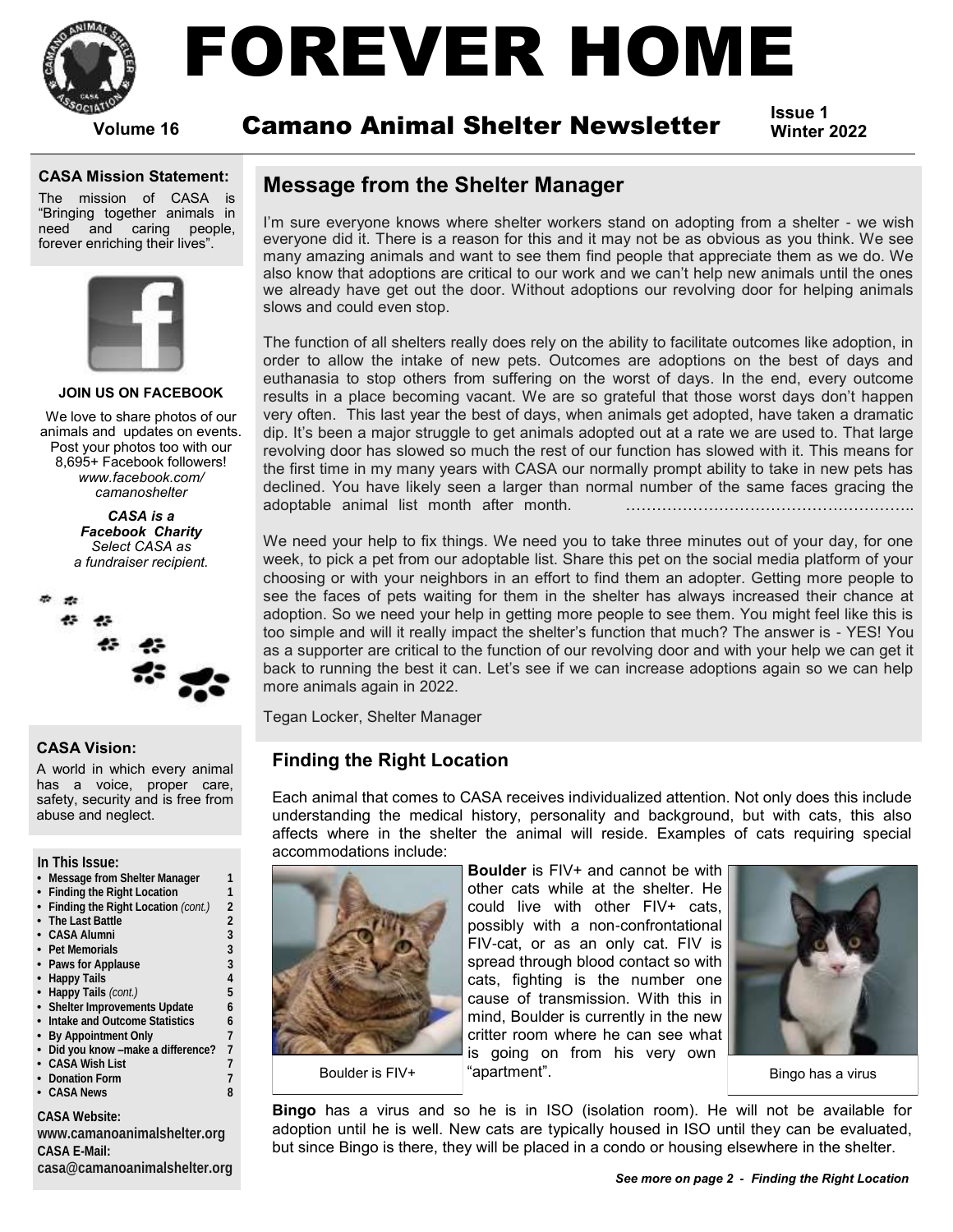**Volume 16** FOREVER HOME

**Issue 1 Winter 2022**

### **Mark Your Calendar!**

**CASA Friends** *Currently meets 2nd Thursday 3 PM via Zoom for now. To be placed on call list, send email to shelter wiith name, telephone and email.*

### **UPCOMING EVENTS**

**Glass Quest**

Friday, February 18<sup>th</sup> -Sunday, February 27<sup>th</sup>

**CASA Fundraiser\***  Saturday, May 7<sup>th</sup>

**Draw Cat/Dog Art Contest\*** Saturday, May 7<sup>th</sup>

*\*Details TBD*

### **Board Members**

**President:** Martha Huyler **Vice President:** Sara Schmitt **Treasurer:** Cathy Massimino **Secretaries:** Gloria Ingraffia Wendy Weaver **Members at Large:** John Cole Jim Howard

### **Staff:**

**Shelter Manager:** Tegan Locker  **Shelter Staff:** Casey R. Gillian T. Janna B. Rebecca S. Susan E.

### **Physical Address:**

198 Can Ku Road Camano Island, WA 98282

### **Mailing Address:**

P.O. Box 1726 Stanwood, WA 98292

**Phone:** 360-387-1902

### **Hours\*:**

| Wed - Fri                | $11 - 3$ |  |  |  |  |
|--------------------------|----------|--|--|--|--|
| Sat                      | $11 - 4$ |  |  |  |  |
| Sun                      | $11 - 3$ |  |  |  |  |
| Mon & Tues Closed        |          |  |  |  |  |
| (Masks required)         |          |  |  |  |  |
| *Services by appointment |          |  |  |  |  |

### *(Continued from Page 1, Finding the Right Location)*



allergies.

Then there is **Timmy**. Timmy is an energetic kitten who has an illness that mimics URI and allergies, but extensive testing has only shown a bacterial overload. Even typical litter has caused his eyes to become red. He bounces around in his ISO cage in the laundry room. He is improving, but will remain here since the exact cause of his illness cannot be determined. It is important to keep him isolated, but he also cannot be placed in the actual ISO room at this time.



**2**

Lily needs special diet.

**Lily** was adopted from CASA 14 years ago and recently brought back to the shelter.

She arrived very thin and lethargic. Once she was placed on appetite stimulant and her early stage kidney disease diagnosed, she blossomed and is now available for adoption. She is in the front office/lobby, but must remain in one of the condos because of her special diet.

Meanwhile, adoptable cats reside in the front office/lobby or the "Purple Room". This is a wide open cat area with cat "cloud" perches on the wall, large cat trees, seating for visitors and many cats needing attention and a lap. There is a large catio off this room which allows the cats to enjoy the outside in a cat-secure area.

Monitoring the daily status of each resident is time consuming but essential – especially since their housing is critical to the well-being of the entire colony. We are thankful we can provide this service so that these "animals in need" can get to meet "caring people" and "forever enrich their lives".

### **The Last Battle**

If it should be that I grow weak, And pain should keep me from my sleep, Then you must do what must be done, For this last battle cannot be won.

You will be sad, I understand; Don't let your grief then stay your hand. For this day more than all the rest, Your love for me must stand the test.

We've had so many happy years - What is to come can hold no fears. You'd not want me to suffer so; The time has come, so let me go. Take me where my needs they'll tend And please stay with me until the end. Hold me firm and speak to me Until my eyes no longer see. I know in time that you will see The kindness that you did for me.

Although my tail its last has waved, From pain and suffering I've been saved. Please do not grieve - it must be you Who had this painful thing to do. We've been so close, we two, these years Don't let your heart hold back its tears.

Author Unknown



*Our pets are our family and we love them dearly. For those who have had to make the difficult decision to say good-bye and for those who may face this decision in the future, may this poem comfort you.*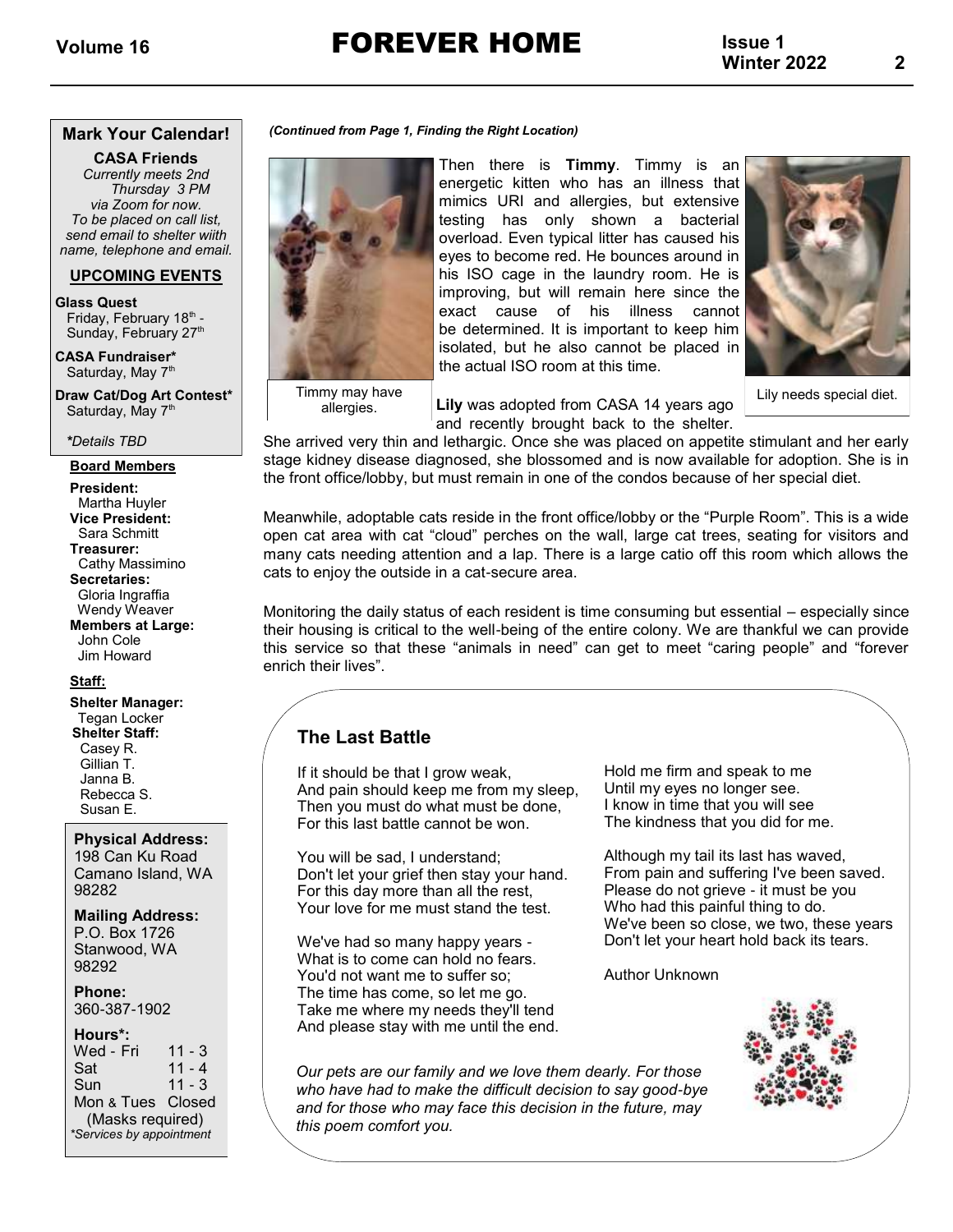# Volume 16 **FOREVER HOME** Issue 1

**Issue 1**

### **THANK YOU BUSINESS SUPPORTERS!**

AAA Camano Heated Storage Advantage Accounting & Tax Services Affordable Pet Care Apollo Concrete Sawing, Inc. AWR Inc. / General Contractor

### \***Augusta Lawn Care-StanwoodCamano**

Berg's Bookkeeping & Tax Service Bigfoot Lock Service Camaloch Golf Course Camano Body Shop, Inc. Camano Canine Resort Camano Center Camano Storage Camano Veterinary Clinic Cat Nap Inn Coastal Community Bank Cutting Edge Concrete Darrow's Carpet \***Designs Northwest Architects** Eastside Salon Edward Jones - Brenna Casey Elger Bay Store Glass Tech Stanwood, Inc. Hamilton Lumber, LLC Happy House Construction Co. Heritage Bank His Biz Painting John L. Scott - Stanwood Krista's Pet Spaw Lenz Enterprises MGM Designs, Inc. Mission Motors Movement Arts Yoga and Pilates Northwest Veterinary Clinic – Stanwood Orchard's Nursery \***Papa's Lockers Self Storage**  Process Solutions, Inc. Puget Sound Tree Care LLC Regal Construction SchaSam Farms LLC Seven Lakes Dental Stanwood Hearing State Farm Ins. – Leslie Tripp Agency Stillaguamish Tribe of Indians Stilly River Mechanical Taylor's Excavating, Inc. Thomas & Lee / Sothebys Realty TimLabs: Windows Computer Services Tulalip Tribes Twin City Lanes Washington Federal Windermere Real Estate

\* **New Business Supporter**

Marvin and Maggisan Maxwell



Adopted April 2021

### **In loving memory of departed pets and their happy tails**

CASA Alumni

- 
- 
- 
- 
- 
- 
- 
- 
- 
- 
- 
- 
- 
- 
- **Callie Kelley Gabbie Paxton Puddin Hotter**
- **•** Chester Clark Jasper Hertz-Trede Sammie Peterson
- **v** Chica Anderson **v** LaCheat Kelley **v** Sammy Yutani
- **Cole Conatore Magic Manning Shaggy Crateau**
- **v** Diesel Peters **v** Mouse Yelle **v** Sierra Sarver
- **•** Ella Conatore **•** Nicodemus Bryan Sprockett Pratt
	- $\bullet$  Nicky Rochat  $\bullet$  Tootie Crateau

### **Paws for Applause**

*We cannot begin to express our gratitude for the myriad of ways individuals and businesses have supported CASA.*

- Anonymous Glass Quest sponsor for 5 years
- Country Store Stanwood Petapalooza \$2,974.50
- SAAL Brewing Second fundraiser at restaurant in memory of Barney
- UPS Stanwood Printing services
- Camano Storage Providing a free storage unit for over 12 years.
- ◆ RE/MAX Elevate Camano Hosting Lights of Love Tree 75 people honored/remembered 309 animals – totaling \$2,450
- Augusta Lawn Care Garden Fall/Winter Maintenance
- Facebook donors who have contributed to CASA as a Facebook charity.
- Individuals who donate via Amazon and/or participate in Amazon Smile
- ◆ Monthly donors via PayPal
- SCGive Giving Tuesday total of \$11,395 (including \$500 prize money) for "Spay and Neuter Shelter Animals" fund.
- Matching Gifts and Employee Giving participants
- Estate of Leonard Murr



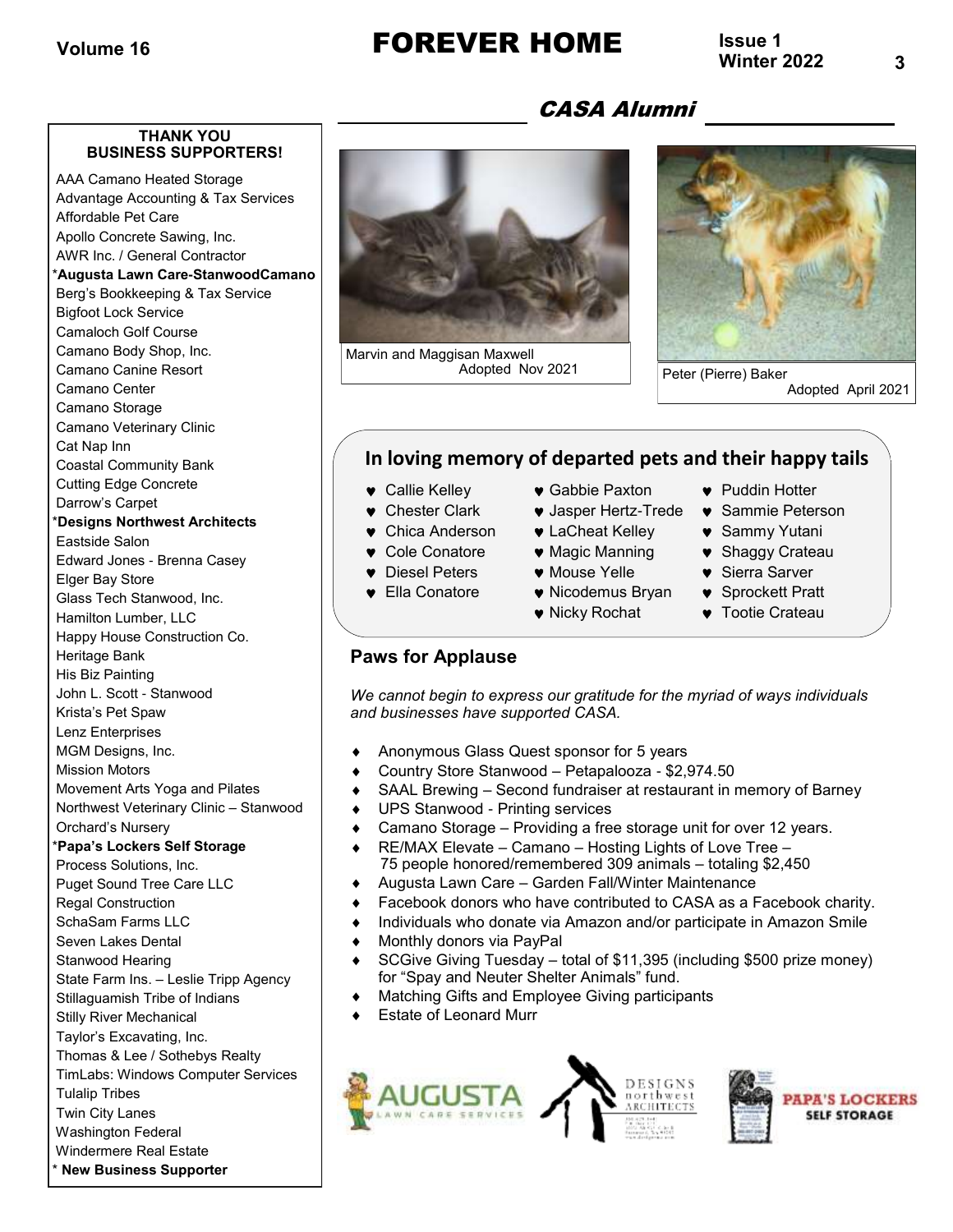Volume 16 **FOREVER HOME** Issue 1<br>Winter 2022

**Issue 1**

## **HAPPY TAILS**

### **Daisy**

My mother, Jackie, moved into a retirement home in April and was feeling a little lonely for companionship so we scheduled an appointment to check out the kitties at CASA. When Jackie and Daisy met, there was an instant connection and there was no question they belonged together. They were bonded by the time we reached Jackie's home in LaConner and they've remained best friends ever since.

Daisy sometimes stares up at Jackie like questioning, where have you been all my life? In addition to reveling in the daily companionship, Daisy adores her new environment, including a balcony she loves to sit on taking in the nature that surrounds them, and then coming in to warm at Jackie's feet by the electric fireplace. Daisy and Jackie are truly a match made in heaven and we are all very grateful to CASA for their noble mission of connecting animals in need with caring people to enrich their lives. THANK YOU CASA!  $\sim$  Debbie Monetti



Jackie and Daisy perfect together.

### **Scout**

We had been wanting a dog for several years, but were living overseas and it wasn't possible. When we moved to Oak Harbor, we immediately started looking. We found Scouty Boy pretty fast, and kept our eyes on him for a few weeks. His bio said he was a big guy and may not be ideal in a family with small children - we have a 13, 5,and 3 year old, but they are rough and tumble little boys. His size is also likely why he had been at CASA for quite a while.\*

He has definitely knocked the kids over a few times, but he also follows them around the house keeping an eye on them. He also gets protective of us and especially likes napping at our feet (our daughter is his favorite, we think). He is patient, loyal, and well behaved. He loves peanut butter, chewing up stuffed animals (we bought him his own stash to play with) and running around being wild with our kiddos. We definitely took a chance but he has been a wonderful addition to our lives. We're glad he has a family to love on and we love him just as much!

~ Ashton Minck

\**Scout was featured in the Fall 2021 newsletter as hard to adopt because of his size.*







### **Have you adopted from CASA?**

Send us an email message with a photo of your pet and we'll include it in our next newsletter!

Please be sure to include the full name of your pet and the month/year adopted. Have a Happy Tail? Send that also. CASA's email address is: *[casa@camanoanimalshelter.org](mailto:CASA@camanoanimalshelter.org)***.**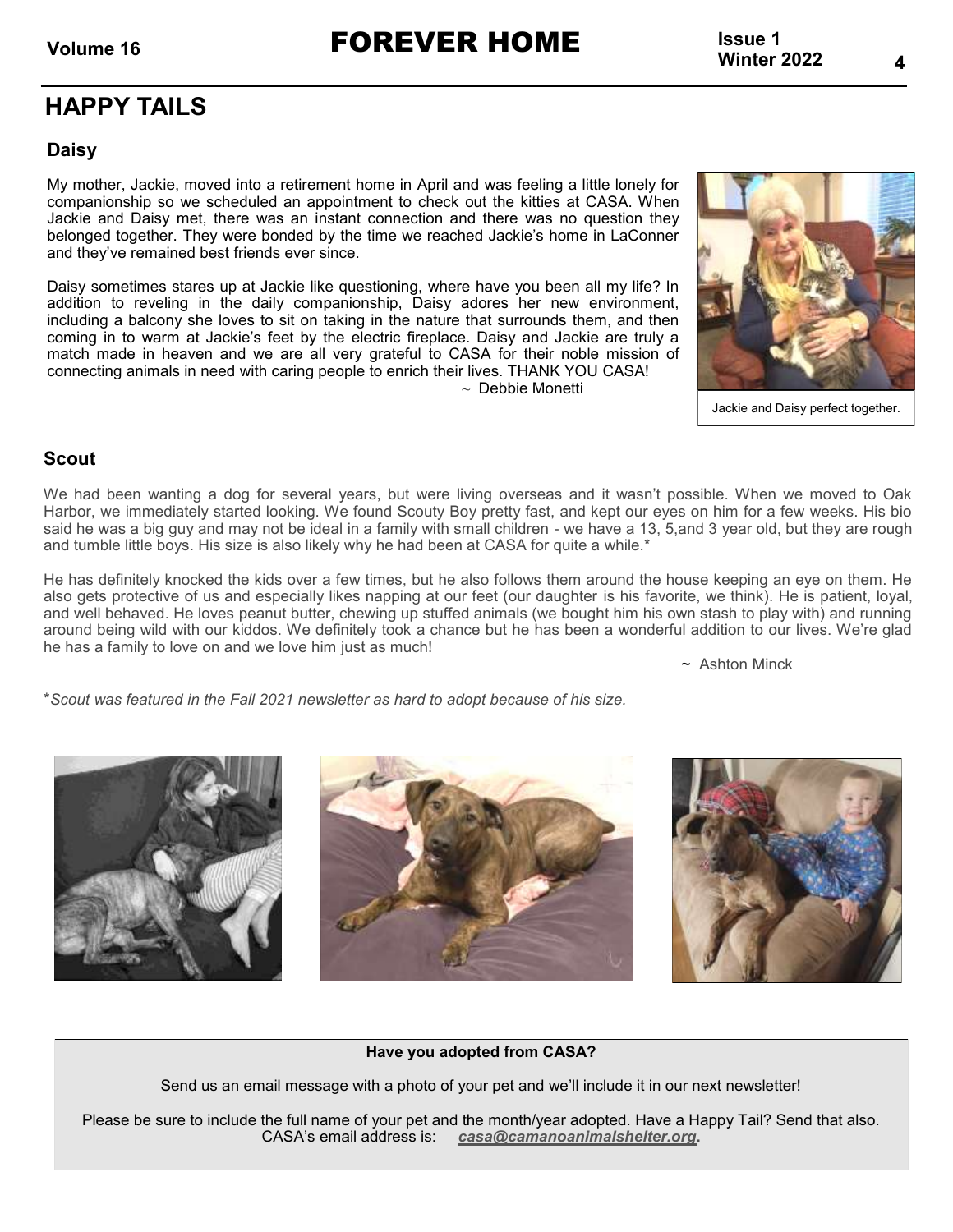Volume 16 **FOREVER HOME** Issue 1<br>Winter 2022

### **Percy**

When Percy came home with us he was a little matted and needed some TCL (tender, loving care) but CASA had restored him to health after what appears to be some tough times in his life. He actually chose us when we came to visit hoping to find our lap kitty. As I sat down to observe the kitties waiting, he calmly came right to me and sought my affection. I think he knew just what to do. Even with his tattered ear, he was just what we hoped for. We brought him across the water to Whidbey Island and he didn't make a peep the whole trip.

We began spoiling him right away and soon found all his food favorites and what toys he enjoys. He loves to watch the birds in their window feeder. He's so calm and affectionate to all in our house and now has a special place in our hearts. My husband who is becoming more immobile has made a special connection with him and they are buddies! Percy is curious and sweet tempered. We continue to find ways to meet his needs while he continues to enjoy his new life and bring us joy. We are grateful to CASA for their excellent care and whoever brought Percy there as a stray. He will enjoy a long cat-happy life as long as possible.

 $\sim$  Shirley Baublitz



Percy's tattered ear makes him lovable.

### **Tater Tot**



Tater Tot doesn't realize her age.

One day, after a particularly rough day at work, my wife sent me a photo of a doggo named Tater Tot. Tater was looking for a home to spend her golden years and after some discussion about how caring for an older dog might have its challenges, we realized there was never any doubt that we wanted to meet her. Her smile alone was worth the trip from Sultan to the shelter. What made it even better was her personality. Our first meeting was (put as simply as possible) a joy. She has a bouncy personality that is driven by the very Aussie personality of GO followed by BORK. And then a nap..…………………………………………………..

Simply put, you would not know this lady is 9-ish years old. To be perfectly honest, I'm certain she doesn't even realize her age. We loved her immediately and although there has been an occasional disagreement about whose doggie bed is whose. Our 9 year old Jack-Russell-Corgi-Chihuahua mix took to her pretty well and they get along like two retired old geezers on a road trip together. Some snacking, some sweet moments and some time spent yelling at squirrels and clouds. It's rather adorable. …………………………………………………...

We are so thankful and grateful for the addition of Tater Tot to our home. And she makes it home, she seems to have a knack for detecting when someone is sad or upset. Usually she's right there with snuggles and kisses. Thank you to CASA for giving us this lovely lady. Her love for us has been obvious since day one and has only grown. What a lovely lady for us. Thank you so much.

~ Bradley and Rosita Ives

### **BUSINESSES — DONATION BOXES!**

In 2021 over \$10,665 was collected via 26 donation boxes at Stanwood/Camano Island businesses

**Winning locations this year: Grocery Outlet and IGA and Elger Bay Store Other lead locations include Plaza Chevron, Ace Hardware and Camano Commons Marketplace**

> The local businesses who display our donation collection boxes are appreciated!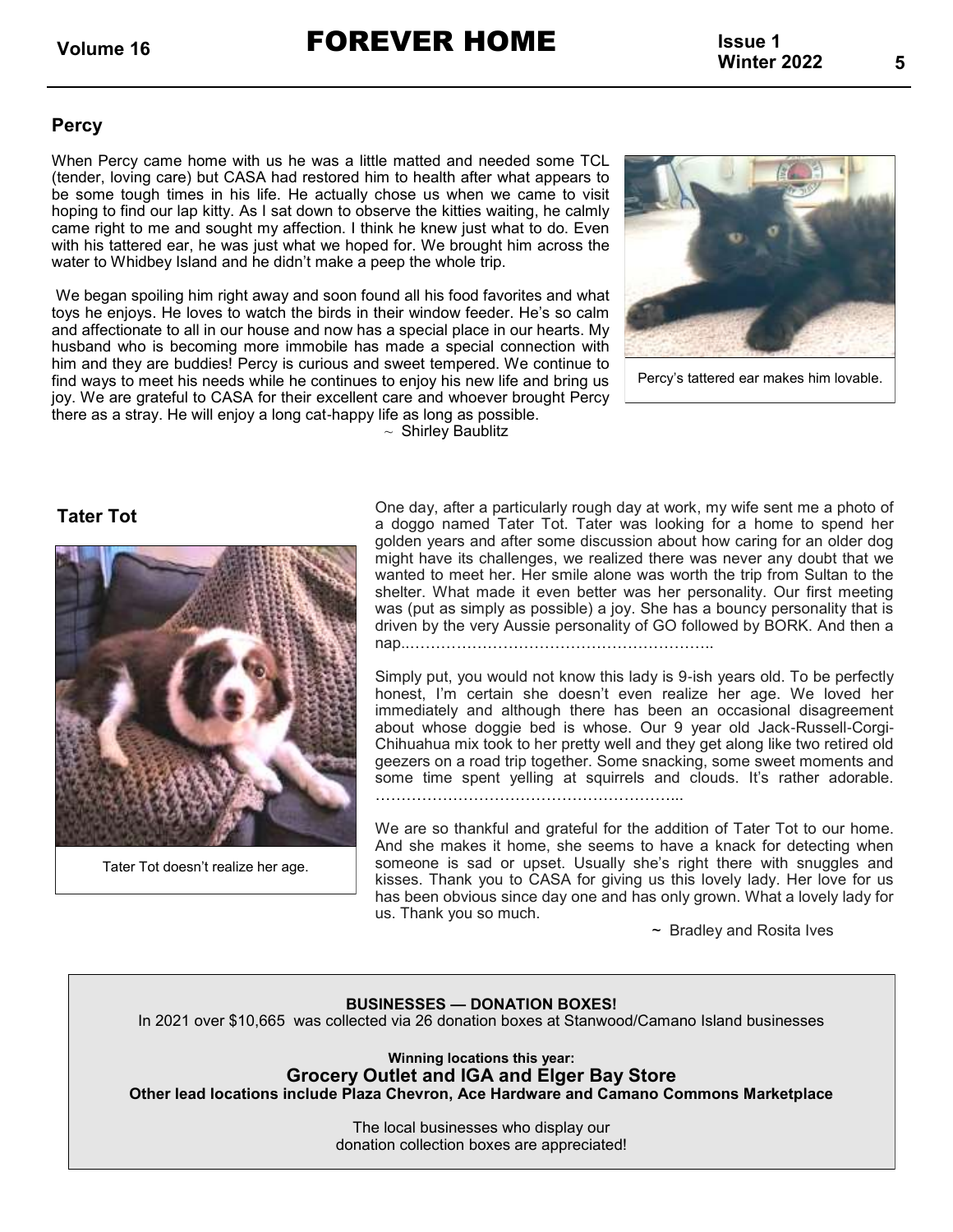### **Shelter Improvements Update**

Since the last update in the Fall Newsletter, the front lobby and bathroom have been renovated and a new critter room installed where the medical area for adoptable cats was located.

A new easy to clean floor was installed in the lobby, tub room and bathroom and the walls were painted. In the lobby, the wooden front desk (used for years by staff and relaxing cats) was replaced by a sleek, much prettier desk. The new desk is a welcome addition. The old kitchen style cabinets have been removed and a bank of new base cabinets installed in back of the desk along the wall. The desk has been decorated with cheery dogthemed wallpaper.

Both the front door and the door to the bathroom were replaced. The most exciting part has been the addition of the critter room. With its glass door, the room will house kittens, cats that are available for adoption but cannot be with other cats, or other cases where it is fitting. This might mean that we will no longer have to house kittens in the bathroom. The manager has moved into her office and the treasurer/board office has a new computer.

The tub has been removed and a cabinet with a sink and upper cabinets will be installed (on hold until the countertop can be obtained). This step is critical to allow us to function correctly because it will provide a place for washing and storing the dishes and also storage for the cat food that is temporarily housed elsewhere. We have purchased shelving for the new area. While the majority of the improvements have been completed, we will not fully realize the benefits until everything is in its place. We look forward to the time when we can invite you to visit.







| Intake       |       | Owner<br>Surren-<br>der | <b>Return</b> | Seized /<br><b>Custody</b> | <b>Stray</b> | <b>Transfer In</b> | <b>Total</b> |
|--------------|-------|-------------------------|---------------|----------------------------|--------------|--------------------|--------------|
| Cat          | Total | 68                      |               |                            | 104          | 70                 | 246          |
| Dog          | Total | 30                      |               | 17                         | 37           | 48                 | 136          |
| Other        | Total |                         | 0             |                            |              |                    | 2            |
| <b>Total</b> |       | 99                      |               | 18                         | 142          | 118                | 384          |

### **2021 Intake and Outcome Statistics - Over 380 Animals Came to CASA**

In 2021, 384 animals (including cats, dogs, a bird and 1 Guinea Pig came to CASA. CASA takes strays, impounds and surrenders from Camano Island, but we also bring in dogs and cats from other shelters as space permits and surrenders from elsewhere. We were able to help 48 dogs and 70 cats from other shelters this year that may not have had a chance otherwise. Returns are animals brought back to the shelter within one week.

|              |       | <b>Adoption</b> | <b>Return to</b><br>Owner | <b>Transfer</b><br>Out | <b>Died</b> | *DOA | *PTS | <b>Missing</b> |
|--------------|-------|-----------------|---------------------------|------------------------|-------------|------|------|----------------|
| Cat          | Total | 222             |                           |                        |             |      |      | 6              |
| Dog          | Total | 74              | 43                        | 14                     |             |      |      |                |
| Other        | Total |                 |                           |                        |             |      |      |                |
| <b>Total</b> |       | 298             | 48                        | 16                     |             |      |      | 6              |

Of the animals that came to CASA in 2021, the majority were adopted or returned to their owners.

As a No-Kill shelter, CASA never puts animals to sleep \*PTS for convenience or lack of space. The deaths last year included underage kittens some of whom died in foster care, others who arrived gravely injured and other cats and dogs that had to be put to sleep because they were terminally ill and in the final stages of their illnesses. \*DOA – deceased animal brought to shelter. CASA partners with local rescue groups to find homes for animals who are difficult to place or who need more than the shelter can provide.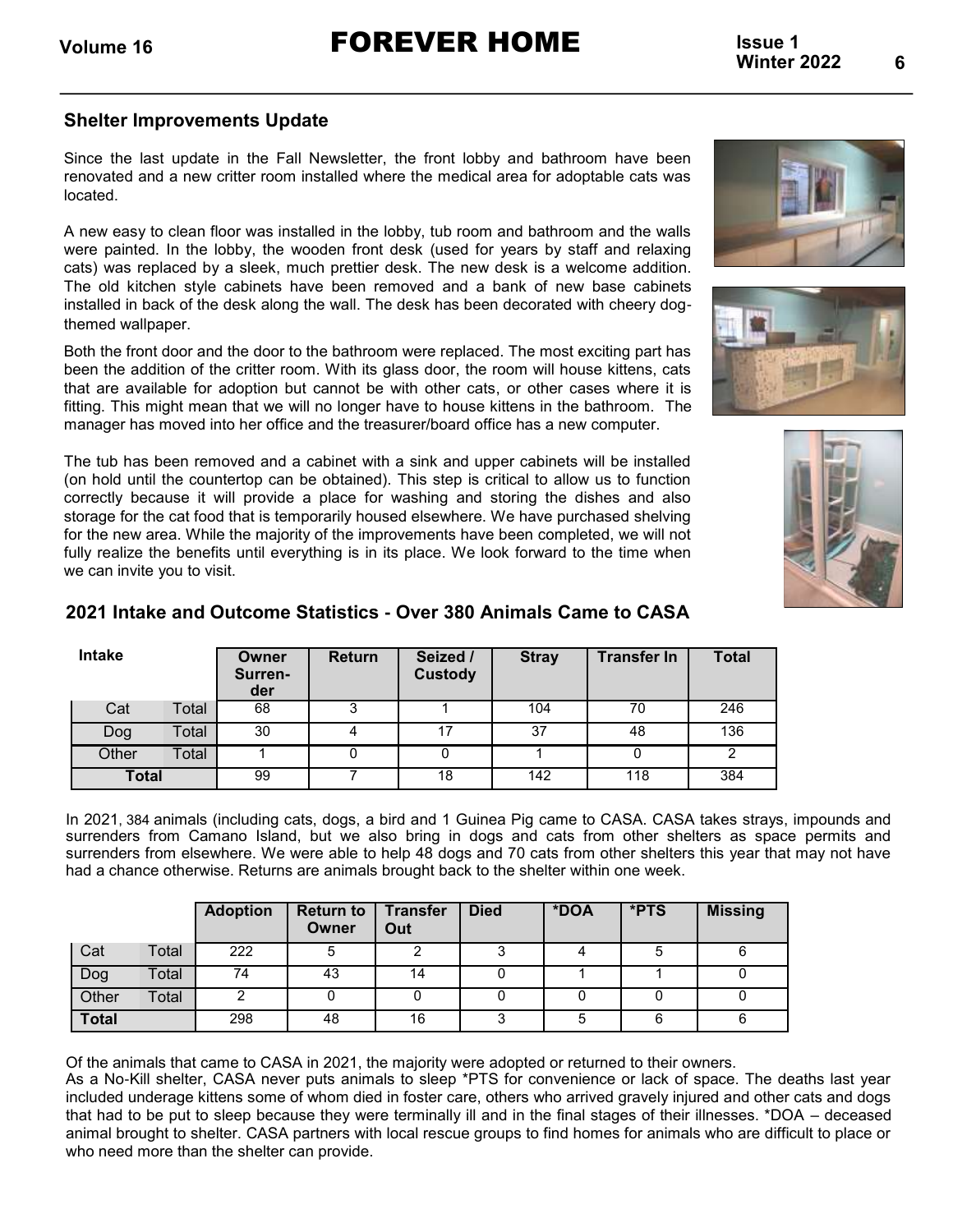### **By Appointment Only**

We continue to limit foot traffic into the shelter to keep our very small staff healthy so they are able to keep caring for the animals that call CASA home.



Call or ring the bell next to the shelter door for appointments/ assistance during open hours.

Email at any time. Masks required.

### **Did you know you can make a difference?**

That your tax-deductible charitable gift of:

**\$25** can provide vaccines for one animal

**\$50** can provide KMR milk replacement formula for a litter of kittens or vital blood and urinalysis lab work for one sick and/or senior animal

**\$100** can provide three months of basic care for a typical long-term animal

**\$250** can provide dental cleaning and extractions for an older cat/dog or provide a FIV/FeLV blood tests for 17 cats.

### **Our Shelter Wish List**

PET SUPPLIES: Cat litter or pellets (our greatest need)

GENERAL SUPPLIES: Dryer sheets, Liquid dish soap (no antibacterial)

OFFICE SUPPLIES: Standard letter size white copy paper, US Postal stamps

PET FOOD: KMR – Liquid Kitten Milk Replacement, Baby food (small jars of pureed meats) Royal Canin "Babycat" and Kitten dry food, Canned kitten food, Dry Kirkland cat food (Costco), Canned cat food (no 9 Lives) Dry Grain-Free Zignature Whitefish Dog Food (Julz Animal Houz), Large raw knuckle bones (from butcher), soft treats and grainfree treats

*Visit Amazon.com or Smile.Amazon.com Enter "Camano Animal Shelter" to see our Wish List Or click on Amazon Wish List from our website. When you place an order from our Amazon.com wish list, your donations will be shipped directly to our shelter!*



# YES . . . I WANT TO HELP ANIMALS IN NEED -----

| Enclosed is my tax deductible gift of:                    |  |  |  |  |
|-----------------------------------------------------------|--|--|--|--|
| __\$25 __\$50 __\$100 __ \$250 __ \$500 Other \$ ________ |  |  |  |  |
|                                                           |  |  |  |  |
|                                                           |  |  |  |  |
|                                                           |  |  |  |  |
|                                                           |  |  |  |  |
|                                                           |  |  |  |  |

My donation is in Memory/in Honor of a person or pet *(Please include a note with honoree's name and contact person if you want the gift acknowledged)* Please send my gift receipt via e-mail so more of my contribution can go toward helping the animals *(Please provide e-mail address on the form to the left.)* I do not need a receipt for my donation. \_\_ My employer will match my gift. Enclosed is my completed matching gift form. I am interested in becoming a volunteer.

CASA does not share/sell donor information, and every dollar you give makes a difference. We are a 501(c)(3) nonprofit animal welfare organization and no-kill shelter. Federal Tax ID #91-1913293

CASA appreciates your generosity. All donations are tax-deductible to the extent allowed by law. By providing your email address, you are giving permission to be included in our eNews communications. You may opt out at any time and we never share your information.



**Camano Animal Shelter Association 198 Can Ku Road Camano Island, WA 98282 360-387-1902** *[www.camanoanimalshelter.org](http://www.camanoanimalshelter.org)*

 **Vol 16 Issue 1**